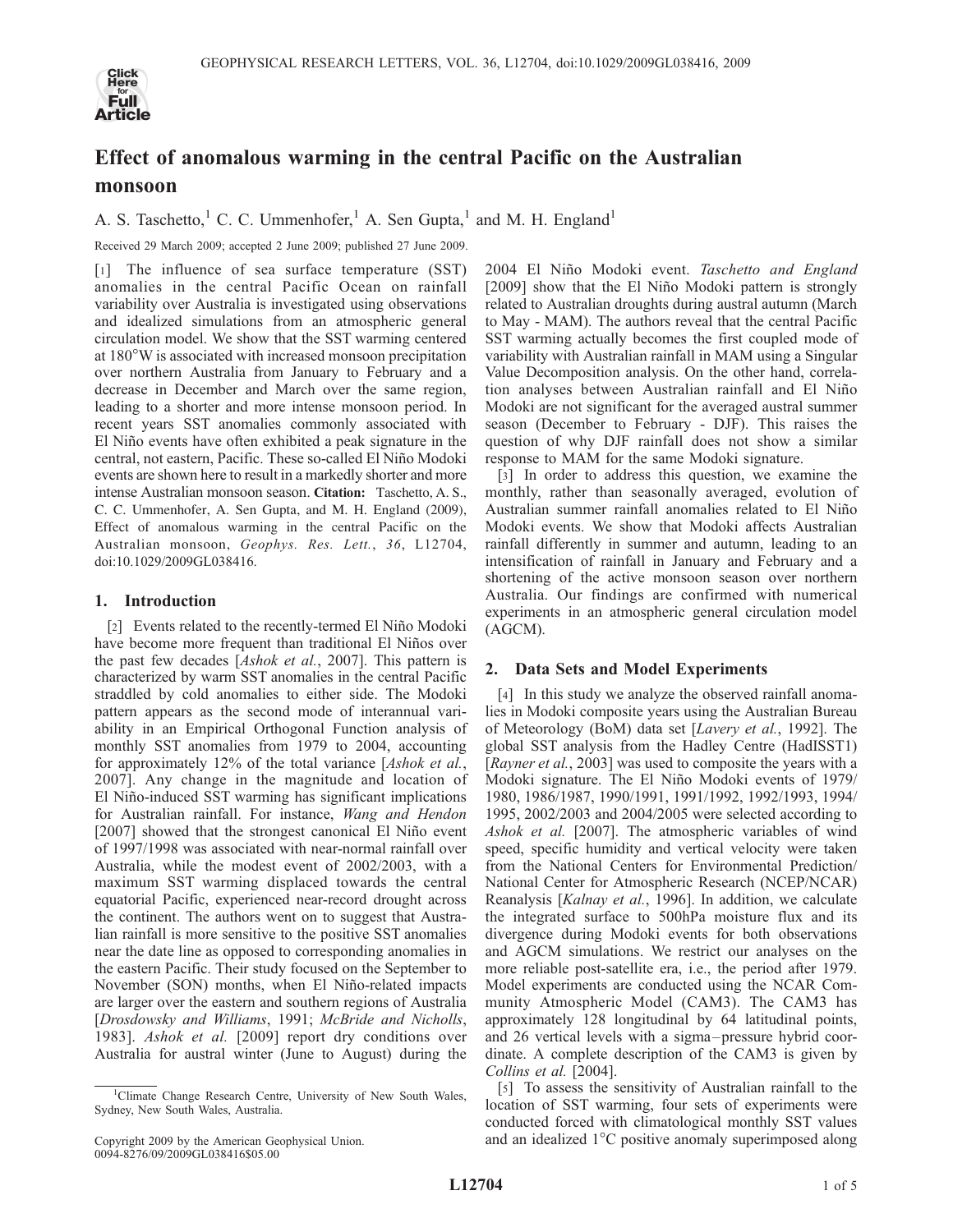**Rainfall Composite - BoM Data**  $12^{\circ}$ S  $24^\circ$ S  $36°S$ (a) Dec  $12^{\circ}$ S  $24^\circ$ S  $36^\circ$ S (b) Jan  $12^{\circ}$ S  $24^{\circ}$ S  $36^\circ$ S (c) Feb  $12^{\circ}$ S  $24^{\circ}$ S  $36^\circ$ S (d) Mar  $\Delta$  $125^{\circ}E$  $150^{\circ}E$  $-0.5$  $\pmb{0}$  $-1.5$ 0.5  $1.5$ 

the equatorial Pacific, bounded between  $10^{\circ}$ N and  $10^{\circ}$ S and longitudinally located in: (1) the eastern Pacific, from  $120^{\circ}$ W to  $80^{\circ}$ W; (2) the central-eastern Pacific, from  $160^{\circ}$ W to  $120^{\circ}$ W; (3) the central-western Pacific, from  $160^{\circ}$ E to  $160^{\circ}$ W; and, (4) the western Pacific, from  $120^{\circ}$ E to  $160^{\circ}$ E. A further experiment was carried out with an idealized Modoki pattern as defined by Ashok et al. [2007], with a  $1^{\circ}$ C warming over the central Pacific at  $165^{\circ}E - 140^{\circ}W$ ,  $10^{\circ}S - 10^{\circ}N$ , and a 0.5<sup>o</sup>C cooling on both sides along the equator at  $110^{\circ}\text{W} - 70^{\circ}\text{W}$ ,  $15^{\circ}\text{S} - 5^{\circ}\text{N}$  and  $125^{\circ}\text{E} - 145^{\circ}\text{E}$ ,  $10^{\circ}S - 20^{\circ}N$ . To reduce spurious atmospheric circulation driven by sharp gradients at the edges of the SST forcing, a tapering was applied to linearly damp the perturbation to zero over a 10° latitude/longitude band.

[6] Each experiment set consists of an ensemble of 50 members integrated for 12 months. Each integration was started with a slightly different initial atmospheric state to account for the internal variability in the system. As some of the Modoki years co-occur with Indian Ocean Dipole (IOD) events, the forcing of the AGCM with an idealized SST configuration is a valuable approach as it eliminates remote influences that may also affect the Australian monsoon. In particular, the simulated atmosphere in the idealized experiments gives a clear response from only one imposed forcing, i.e., the tropical Pacific warming. The sensitivity experiments were compared to a control run forced by a repeating annual cycle of SST integrated for 80 years.

#### 3. Results

[7] Figure 1 shows composites of observed rainfall anomalies from December to March during El Niño Modoki years. A general decrease in December and March is seen across a large part of the continent while above-normal rainfall takes place over Northern Australia from January to February. The composite anomalies from the CPC Merged Analysis of Precipitation (CMAP) [Xie and Arkin, 1997], the NCEP/NCAR and the ECMWF (ERA40) [Uppala et al., 2005] Reanalyses (not shown) are in close agreement with precipitation from BoM, highlighting the robustness of the result. From June to November, Australian rainfall also shows a decrease, but localized over the eastern and southern regions (not shown). The Modoki-related rainfall anomalies are almost the opposite to those seen during traditional El Niños (not shown); with well-below average rainfall over the northwest region during January and February, and neutral conditions during December and March.

[8] To examine the monthly evolution of the Australian monsoon related to Modoki events, we averaged the observed rainfall over the region of northern Australia  $(12^{\circ}S 20^{\circ}$ S,  $120^{\circ}E-135^{\circ}E$ ) where the Modoki-related impacts are

Figure 1.  $(a-d)$  Rainfall anomaly (mm) composite for Modoki years post-1979 (1979/1980, 1986/1987, 1990/ 1991, 1991/1992, 1992/1993, 1994/1995, 2002/2003 and 2004/2005). Rainfall anomalies within the dashed box over northwestern Australia (Figure 1c) are averaged to calculate the Australian monsoon index used in Figure 2. Regions within the thin contours are significant at the 90% level.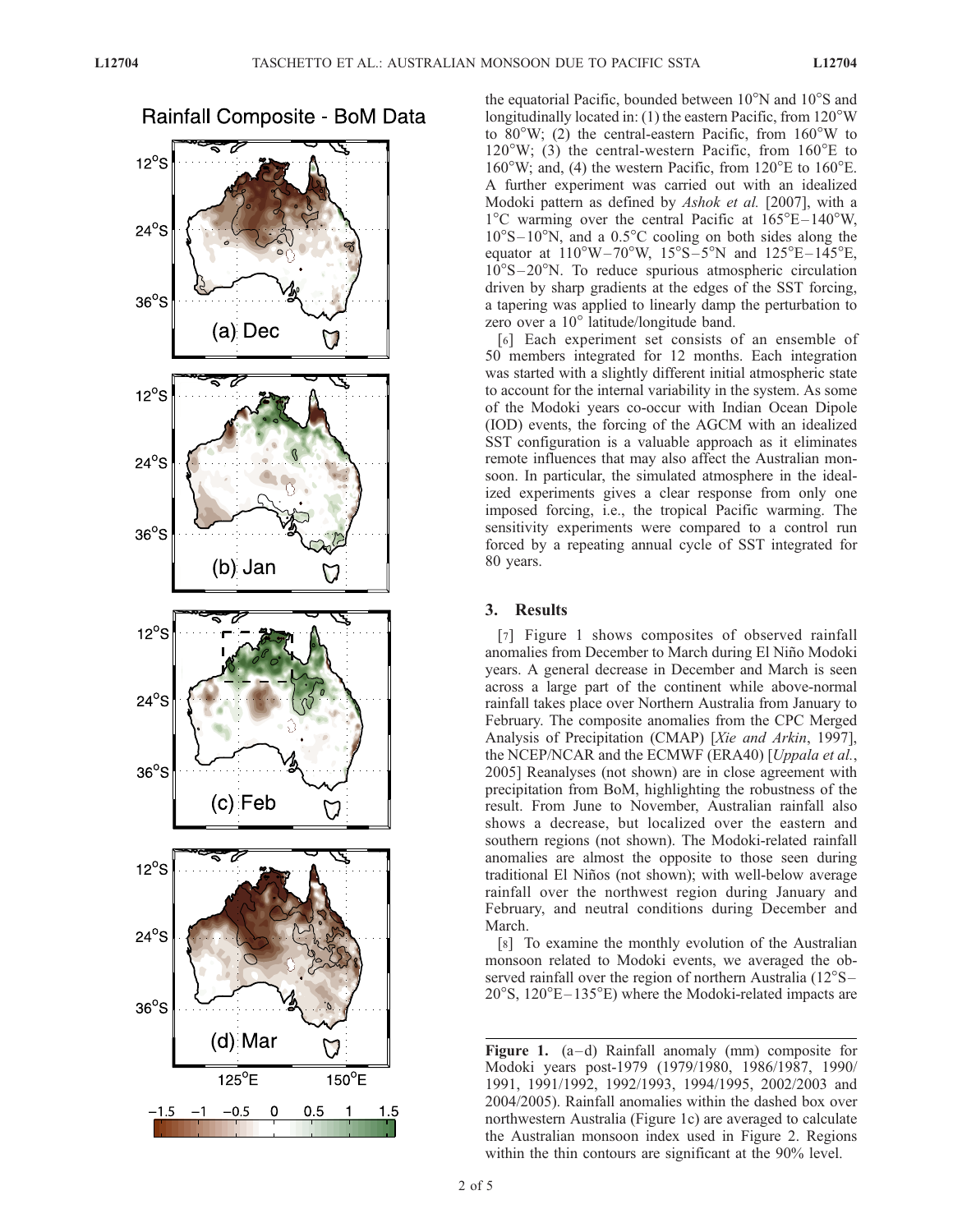

Figure 2. (a) Observed annual cycle of rainfall in northwestern Australia. Black thick line represents the climatology and the thick dashed line indicates the anomalous behavior during El Niño Modoki years. Individual monthly December to March values for Modoki events are highlighted with different symbols. Values outside the grey shaded area are significant at the 95% level based on a Monte Carlo test. (b) Histograms of rainfall for the central-west Pacific warming experiment (dark contour) and the control (grey shaded) in (left) February and (right) March. The dashed lines represent the median rainfall of the control and the perturbation experiments, respectively. The median values (shown above the black dashed lines) of the warming experiment are statistically different at the 95% level from those of the control (grey dashed line), based on both a Student t-test and a Wilcoxon-Rank Sum test.

large and where the annual cycle is characterized by a typical monsoonal regime. The time-series of rainfall averaged over this region is hereinafter referred to as the Australian monsoon index. Figure 2a shows the annual cycle of the Australian monsoon index for Modoki years (dashed line) compared to the long-term climatology (black line). The grey area represents the 95% confidence level for the rainfall climatology based on a Monte Carlo test, i.e., estimated from a distribution of means generated by randomly choosing eight rainfall observations one thousand times from the entire time-series. A statistically significant decrease in rainfall relative to climatological values is seen in December and March, while a significant increase occurs in January and February. The rate of rainfall decline from February to March is especially strong during El Niño Modoki events (Figure 2a). In this way, the Modoki-related anomalies lead to a shortening of the monsoon season over northern Australia, with an intensification of precipitation in January and February. In other words, Modoki events are associated with a late monsoon onset and an early monsoon termination over Australia.

[9] The observed Modoki-related reduction of precipitation in all months outside January and February is simulated reasonably well in most of the idealized experiments. The strongest rainfall response in February (wet) and March (dry) is seen when the positive SST anomaly forcing is located in the central-west Pacific (see Table 1, bold numbers). This corroborates *Wang and Hendon's* [2007] finding that Australian climate is sensitive to the location of SST anomalies in the tropical Pacific. In addition, SST warming around the date line, typical of Modoki events, tends to impact more strongly on Australian rainfall than the positive anomalies located in the eastern Pacific, as found during traditional El Niño events. Figure 2b shows the change in the rainfall frequency distributions in the central-west perturbation experiment relative to the control. This suggests that a warming solely in the central-western Pacific may be sufficient to drive the monsoonal changes observed in Modoki years. The rainfall decrease is also simulated in the experiment with a Modoki-like SST pattern, although magnitudes do not change considerably from those with the warming in the central-west Pacific. We thus focus our discussion on the atmospheric response in the central-western Pacific experiment.

[10] In order to assess the causes of the shortening of the Australian monsoon during Modoki years, we calculate the vertically –integrated moisture flux from the surface to 500hPa and the divergence of the moisture flux for both observations and simulations. Figure 3 depicts the observed moisture flux anomalies from February to March composited for Modoki years (Figures  $3c-3f$ ) and the corresponding Pacific SST configuration (Figures 3a and 3b).

[11] There are two primary areas where the moisture flux converges, resulting in intensified rainfall in February (Figure 3c): the central-west Pacific and northern Australia. The SST warming in the equatorial Pacific and the relative

Table 1. Simulated Rainfall Anomaly in Northern Australia in Response to an SST Anomaly of 1<sup>°</sup>C Imposed in the East, Central-East, Central-West and West Pacific Ocean<sup>a</sup>

| Experiment          | February<br>(mm) | March<br>(mm) | Difference<br>(Feb minus Mar) |
|---------------------|------------------|---------------|-------------------------------|
| East                | 23.8             | $-5.1$        | 28.9                          |
| Central-East        | 10.8             | $-1.2$        | 12.0                          |
| <b>Central-West</b> | 36.1             | $-13.4$       | 49.5                          |
| West                | 22.6             | 5.6           | 17.0                          |
| Modoki              | 21.0             | $-2.6$        | 23.6                          |

a Values are shown as anomalies about the mean of the control experimental ensemble set. Bold values indicate significant anomalies at the 95% level using a two-tailed t-test.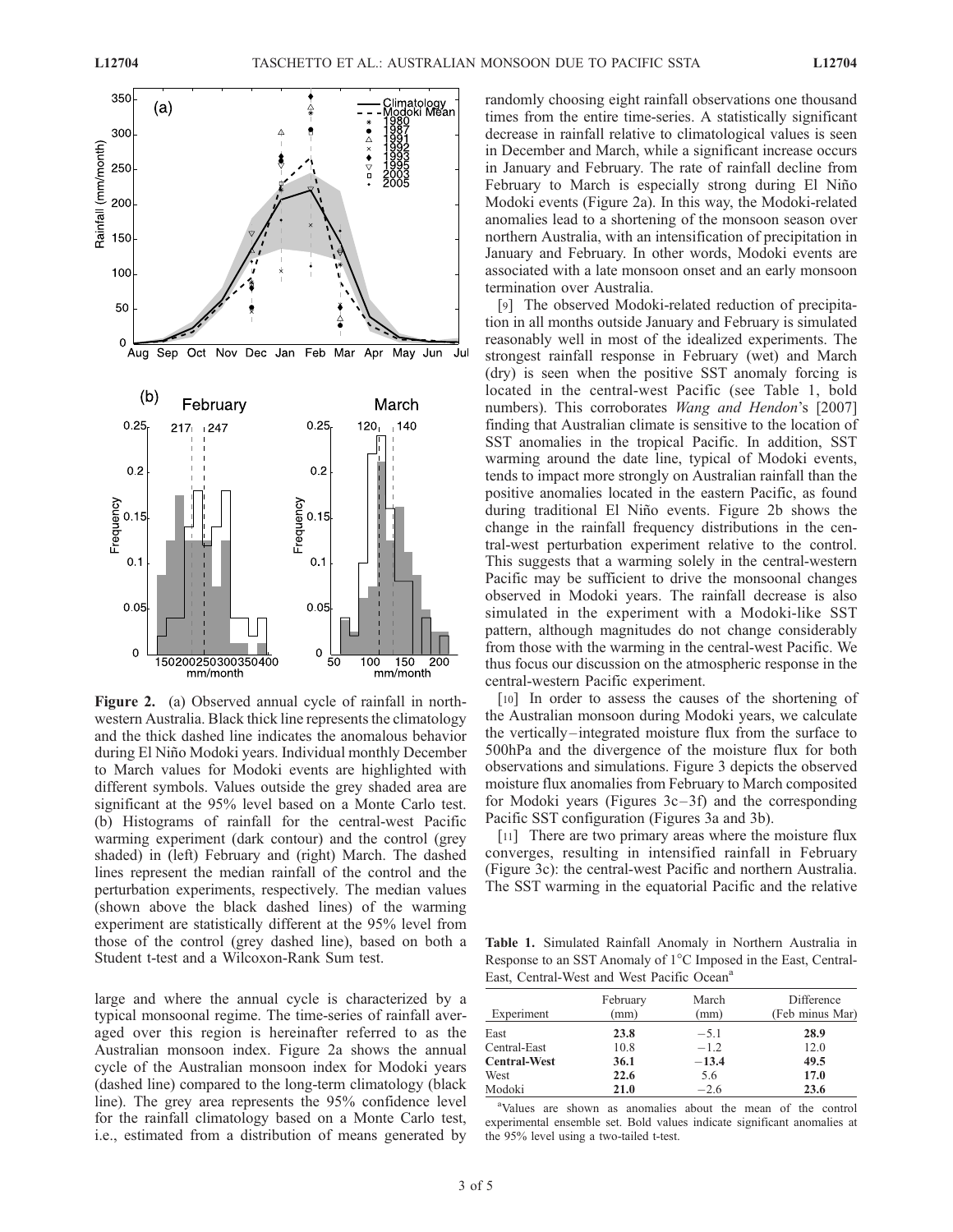

Figure 3. Composites of (a and b) SST anomalies (degrees Celsius), (c and d) moisture flux (vectors, kg m<sup>-1</sup> s<sup>-1</sup>) and divergent moisture flux anomalies (shaded, kg s<sup>-1</sup>) for observations during Modoki events in February (left column) and March (right column). (e and f) Moisture flux and divergent moisture flux anomalies simulated in the central-west Pacific experiment. The maximum vector length is 5 kg m<sup>-1</sup> s<sup>-1</sup>. Areas within the thin black contours are significant at the 95% level. The dashed box in Figures 3e and 3f represents the area where the SST anomaly was applied to force the central-west Pacific experiment.

cooling over the Indonesian region in February induces an anomalous pressure gradient that leads to a net moisture flux convergence near 180°W. Northern Australia experiences strong convergence of moisture intensified by an anomalous cyclonic circulation off the northwest coast (Figure 3c).

[12] In March, anomalous divergence of moisture flux is seen over Australia (Figure 3d). This corresponds to less moisture being advected onto the continent and thus less precipitation. The rainfall decrease in March is exacerbated by the subsidence of the western branch of the anomalous Walker circulation that is characteristic of Modoki events (Figure not shown). Anomalous subsidence is not evident over northern Australia in February. This suggests that the advection of moisture plays an important role in modulating the Australian monsoon during Modoki years.

[13] Figures 3e and 3f shows the moisture flux anomalies simulated by the central-west Pacific warming experiment. The model exhibits a similar pattern of anomalous advection of moisture during February as found during observed Modoki years (compare Figures 3c and 3e). This suggests that the SST warming in the central-west Pacific is the key factor in producing increased rainfall over northern Australia during February. The model also simulates below-average rainfall associated with an anomalous divergence of moisture flux over Australia in March (Figure 3f). Again, this reveals